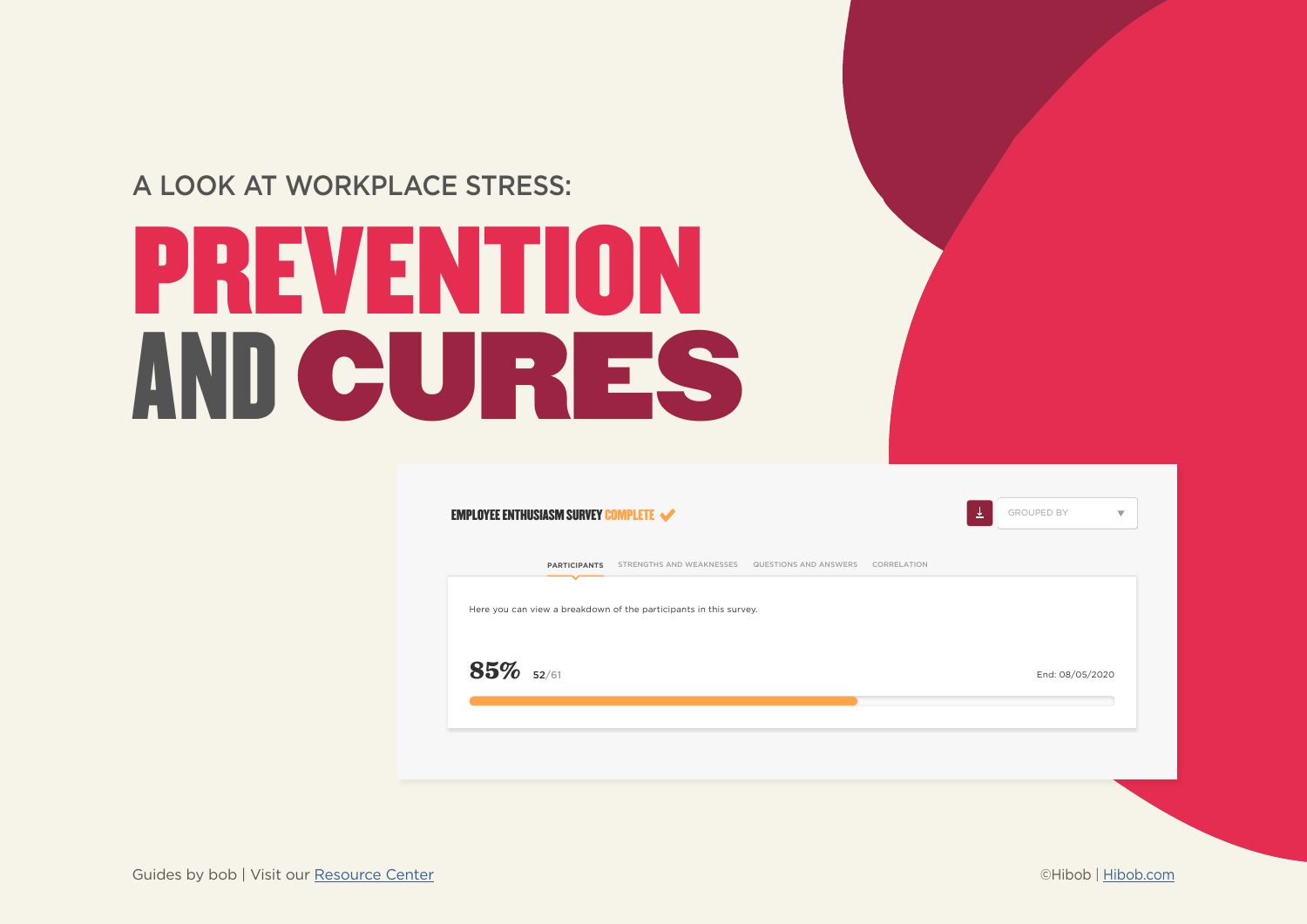| <b>Introduction</b>                                   |    |
|-------------------------------------------------------|----|
| Cultural issues to keep an eye on                     | 4  |
| Signs of workplace stress                             | 5  |
| The most common causes of employee stress             | 6  |
| Developing a preventative strategy                    | 8  |
| How can HR help with the stress reduction revolution? | 10 |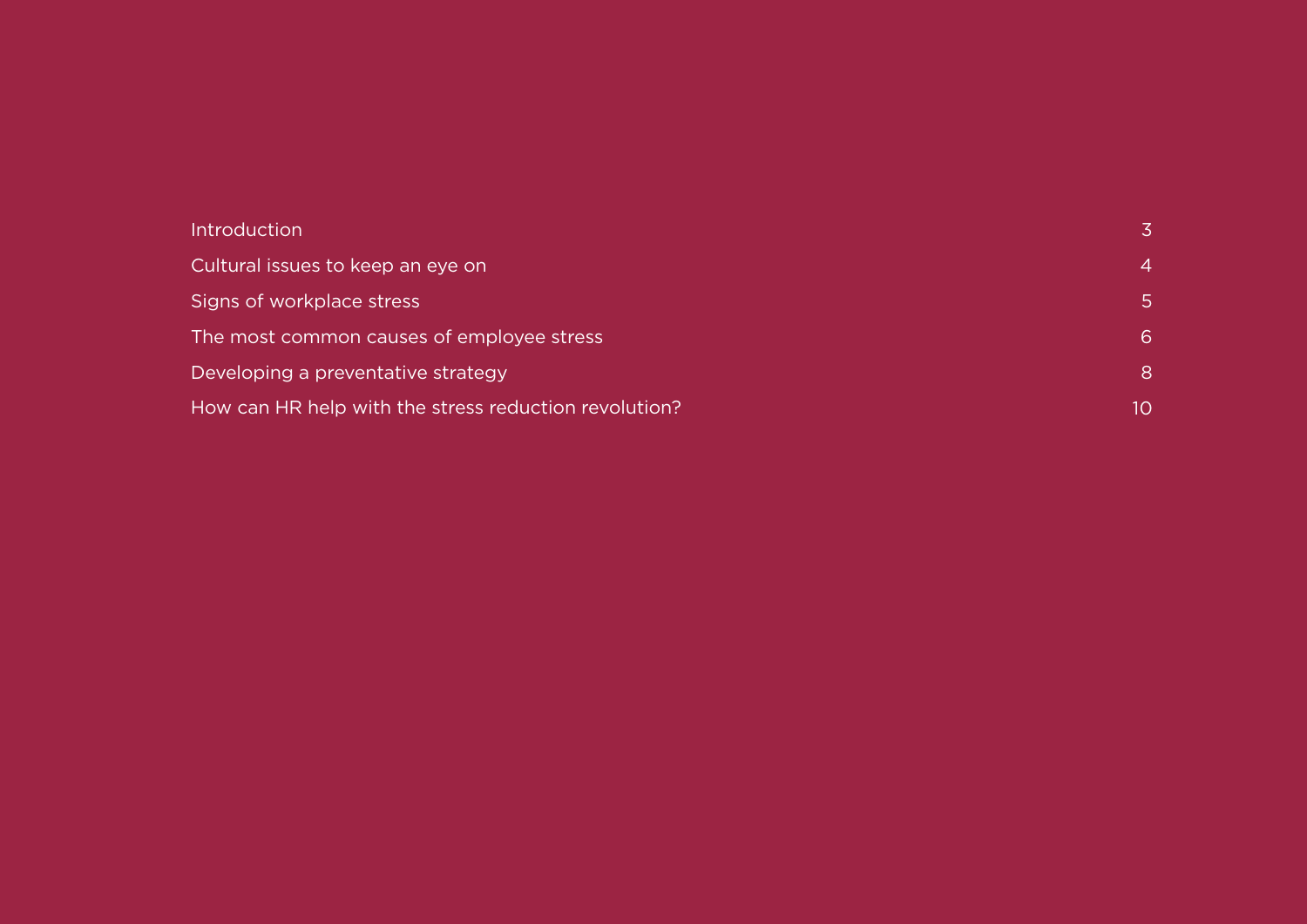### <span id="page-2-0"></span>Introduction

Preventing employee stress helps reduce absenteeism. improve retention, and create a happier, healthier work .environment

Stress Awareness Month has been held every April since 1992 to increase awareness about our modern stress epidemic.

#### Some facts about the workplace stress epidemic:

- 74% of adults have felt stressed to the point of being overwhelmed or unable to cope over the last year
- 217 million days of work are lost every year because of mental illness and substance abuse disorders
- 92% of people feel, at least sometimes, that they are under too much pressure at work

A 2020 study conducted by the UK Chartered Institute of Personal Development of HR professionals from over one thousand companies showed that:

- Nearly 37% saw an increase in stress-related absence over the last year, with 60% reporting an increase in common mental health conditions.
- The top two causes of stress are heavy workloads and **management style** (the same as 2019)
- related absence has increased over the past year say • 33% of people professionals who report that stresstheir organization isn't taking any steps to address it.

In fact, the World Health Organization found that companies that invest in treatment for anxiety and depression reap the rewards—and potentially see a fourfold ROI in people's increased ability to work.

This isn't always intentional. Companies rarely decide to hire as few people as possible and give them far too much work. The stress often snowballs: people leave without being replaced, customers grow, people take annual leave and sick days and workloads naturally increase. These gradual changes lead to employees becoming overwhelmed and unable to cope.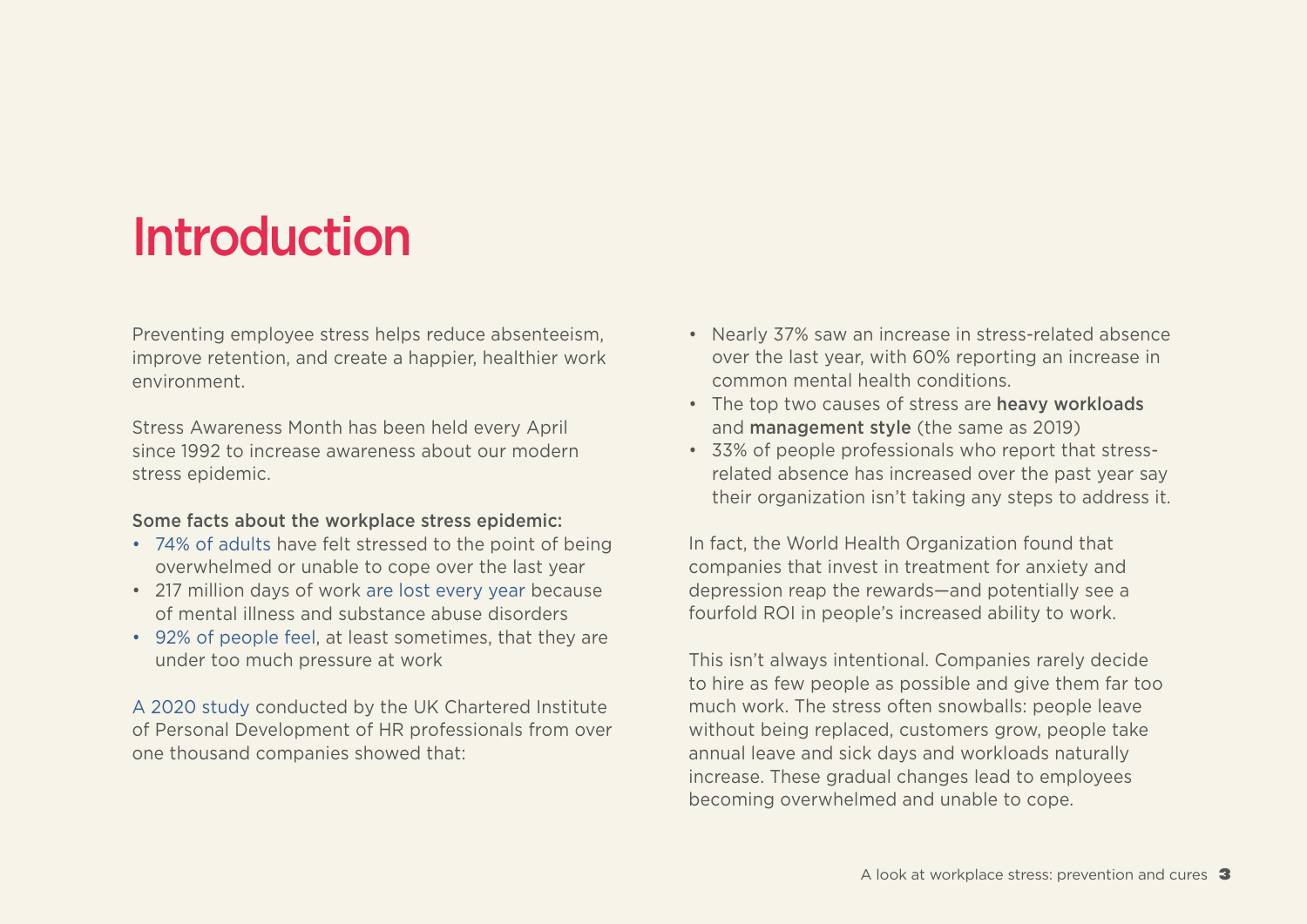## <span id="page-3-0"></span>**Cultural issues to** keep an eye on

### 1. Toxic management

While we're certain very few managers aspire to be toxic. there are a great many who have no idea the impact their actions have on their team. Typical toxic managerial traits include:

- Raising voices/velling at employees
- Getting visibly, easily frustrated
- Sending emails and other communications long outside of work hours, or while employees are on leave
- Encouraging gossip among employees
- Lacking compassion and empathy

These traits are often inherited from past managerslingering signs of company cultures from the past, before the importance of empathy was understood. They are most troubling among senior leadership, whose behavior is often emulated by less experienced employees.

### 2. Blame management

Environments where people are afraid to make mistakes or ask questions, where people use the phrase "it's not my job," where co-workers negatively gossip about each other and engage in finger-pointing, is the norm, are incredibly restrictive to both personal and company growth.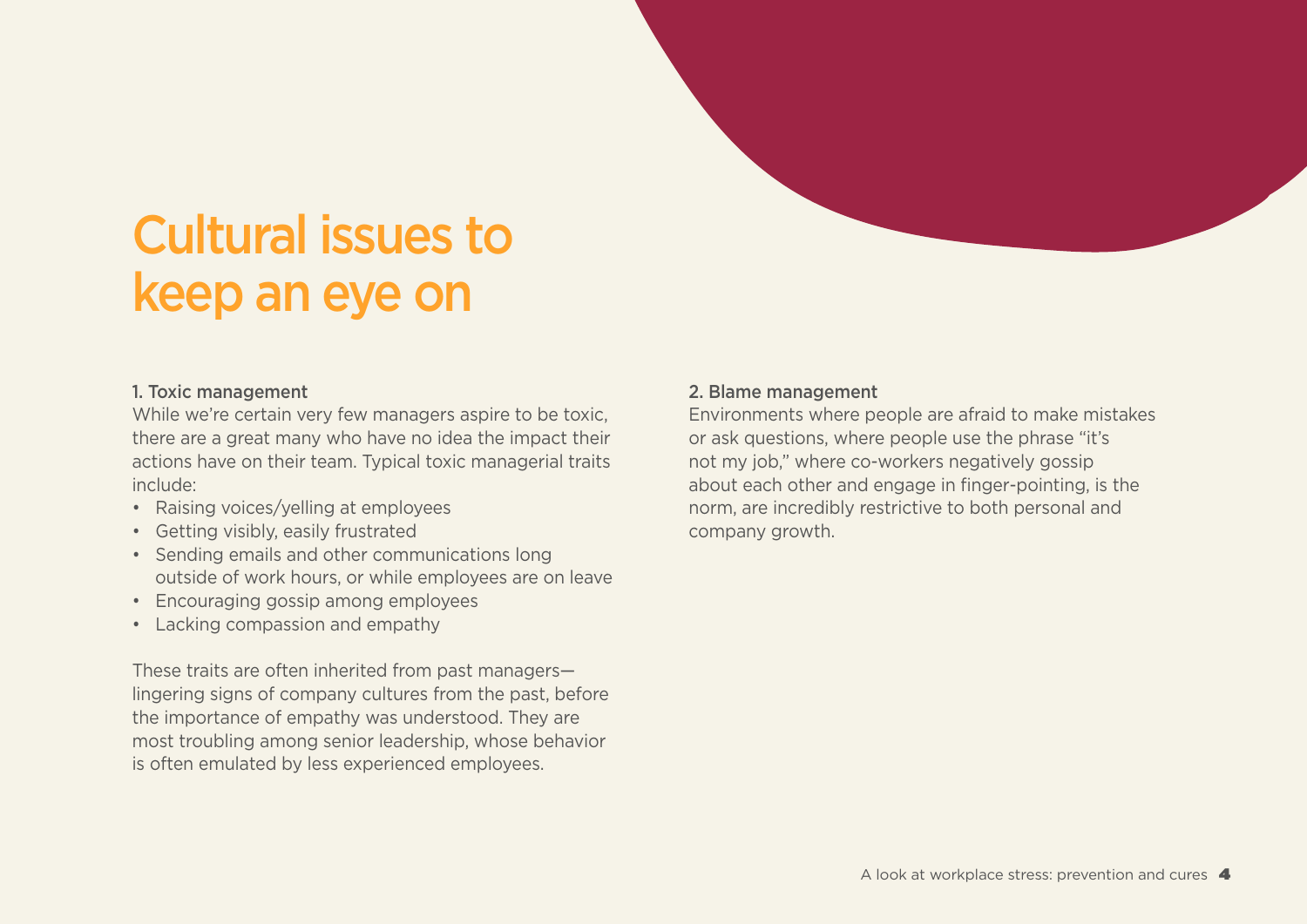### <span id="page-4-0"></span>**Signs of** workplace stress

In order to support employees going through stressful times, it's important to start working with them on mitigating their stress levels as soon as possible. Some signs of employees suffering from stress include:

- Sudden decrease in quality of work
- Change in appearance, including looking "unkempt" or tired and sudden weight loss/gain
- Appearing withdrawn or isolated from other employees
- Increased tardiness and absenteeism
- Working long hours with decreased productivity
- Increased cynicism or negativity

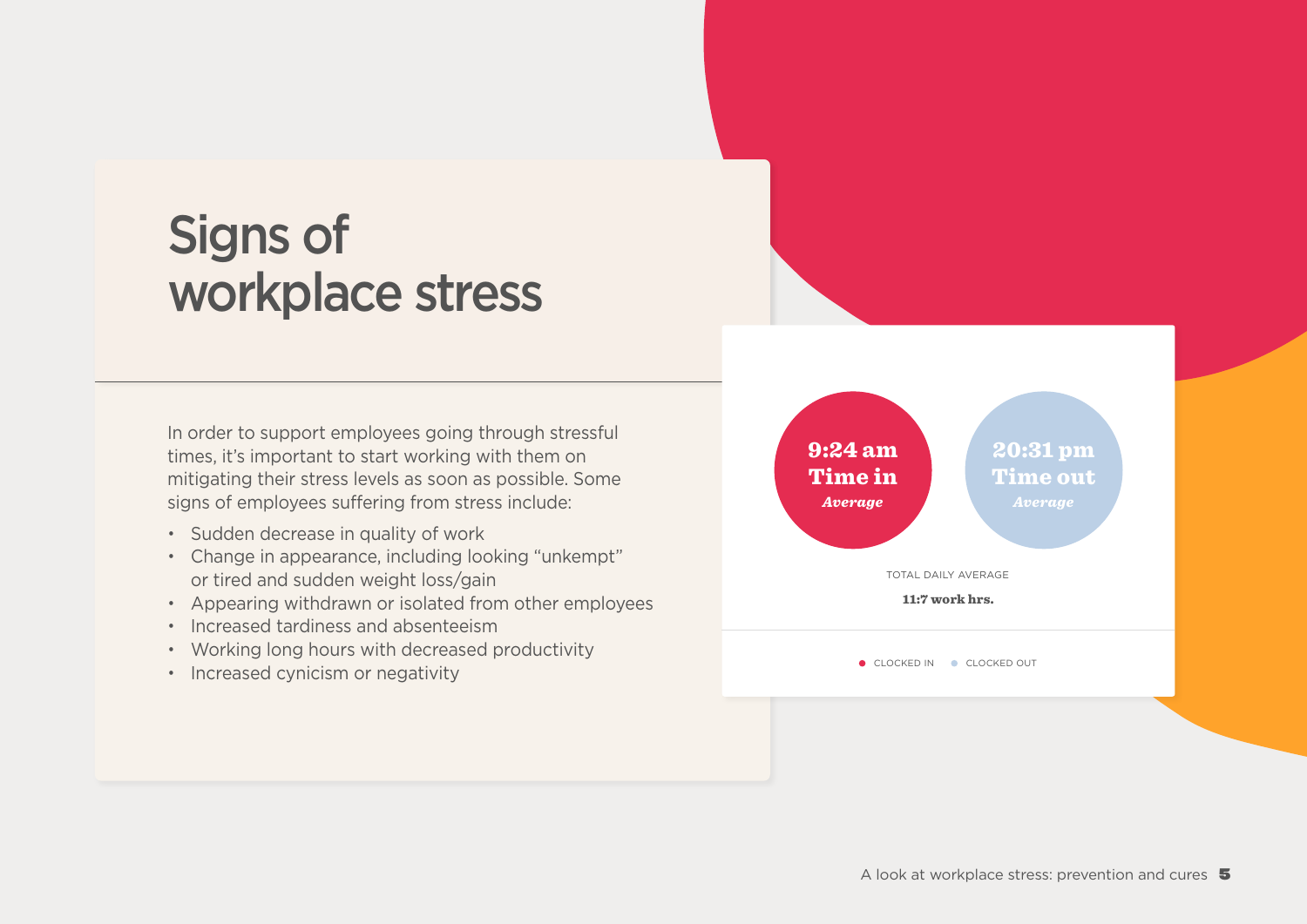### <span id="page-5-0"></span>The most common causes of employee stress

#### 1. Excessive workload

When employees are overworked, not only do they not have time to do their best or capacity to be creative. Feeling constantly overwhelmed and exhausted is a recipe for burnout and stress in the workplace.

#### **2. Toxic management**

Managers who employ toxic management styles within their teams create unsafe environments, where employees are afraid to ask questions and make mistakes and have trouble collaborating and trusting each other. The fear and discomfort caused by toxic managers leads to exhausting emotional turmoil and overwhelming stress.

#### **3. Blame culture**

When employees push responsibility and accountability on teammates, rather than taking ownership upon themselves, this can be a source of stress and distrust for the entire team. This behavior is often a direct result of toxic management, where employees are scared to take fault for fear of retribution.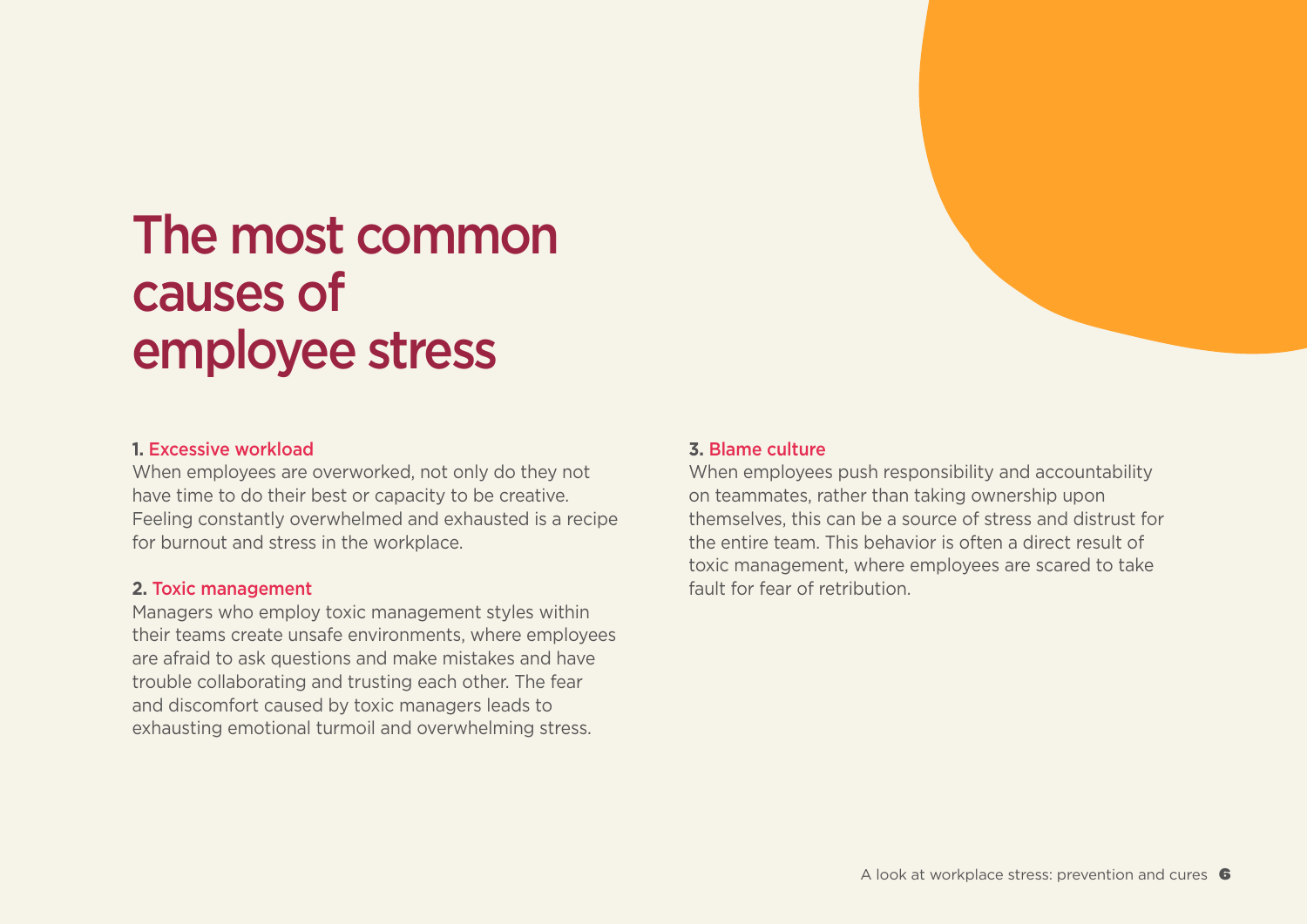#### **4. Relationships**

Poor relationships with colleagues, managers, or influencers within the business make it almost impossible for employees to perform well. This causes two types of stress: performance-related, where an employee feels they're not reaching their potential, and social, where employees feel isolated.

### **5. Personal factors**

Stress in an employee's personal life can't be checked at the door. Whatever they're struggling with at home will seep into their work performance.

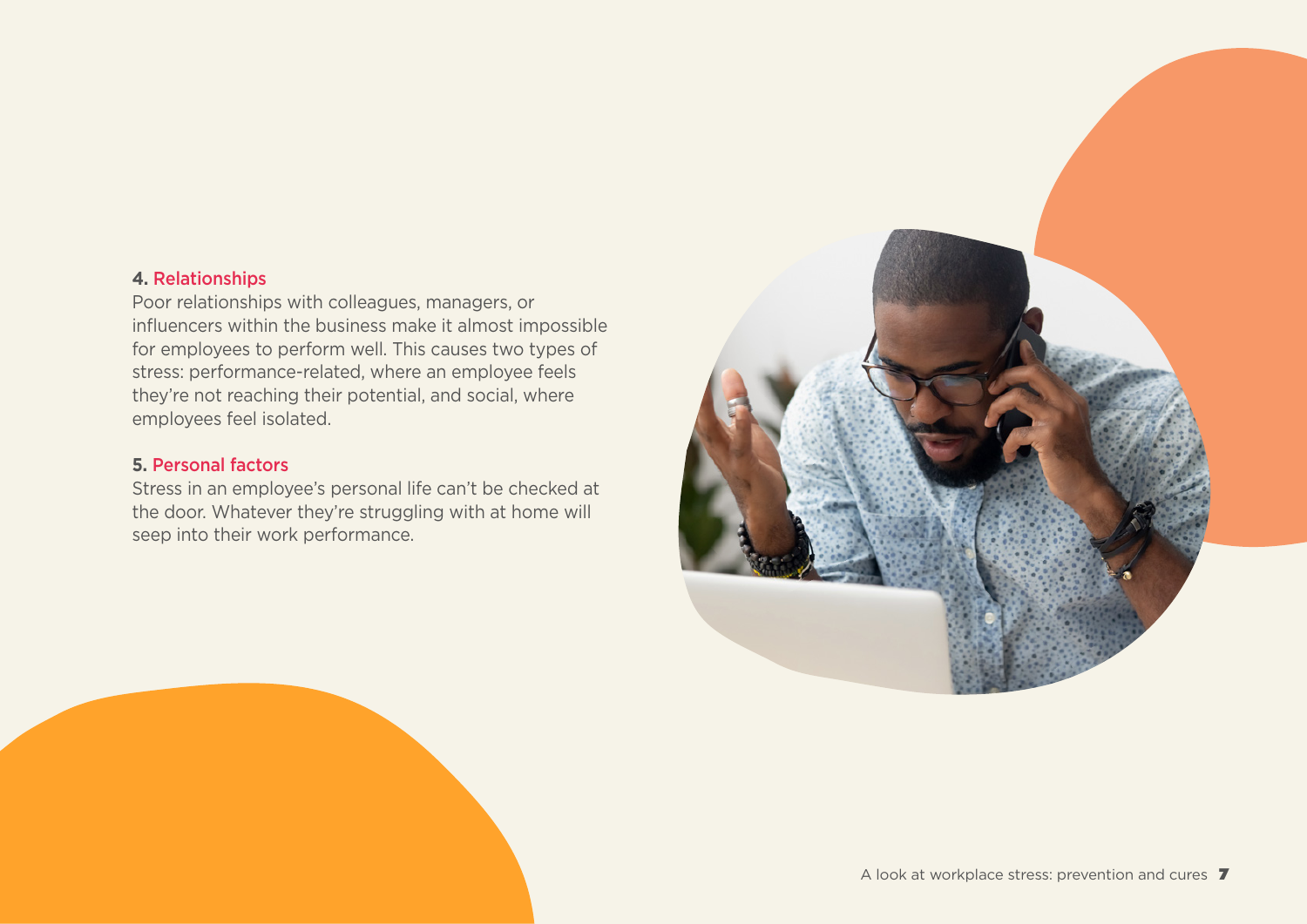### <span id="page-7-0"></span>Developing a preventative strategy

In order to increase retention and employee happiness, it's important to focus on preventing stress-not just curing it. Creating a stress-free workplace is difficult but will lead to exponential gains that will be felt throughout your culture.

In order to tackle stress prevention, we suggest taking these three approaches:

- **1. Remove the stigma from mental health. Engage** leadership in facilitating discussions about mental health and make mental health-related openness a focal part of vour culture. For example, you can:
- Hang mental health awareness posters around the office
- Share articles within your communications platforms
- Discuss signs of stress at company meetings
- Build mental health awareness into your onboarding program and performance reviews
- Create an environment that allows people to speak up about their personal mental health and check in on their colleagues.
- **2.** Implement a zero-tolerance policy for toxic management. To prevent toxic management from creeping into your organization, include avoiding toxicity in your recruitment and managerial training. Within this framework, include:
- Tips and advice on how to give (and take) constructive criticism
- Approaching mistakes as lessons, rather than failures
- Acceptable social and professional discussions and trait

Make training an ongoing process so managers won't slip into old habits or norms.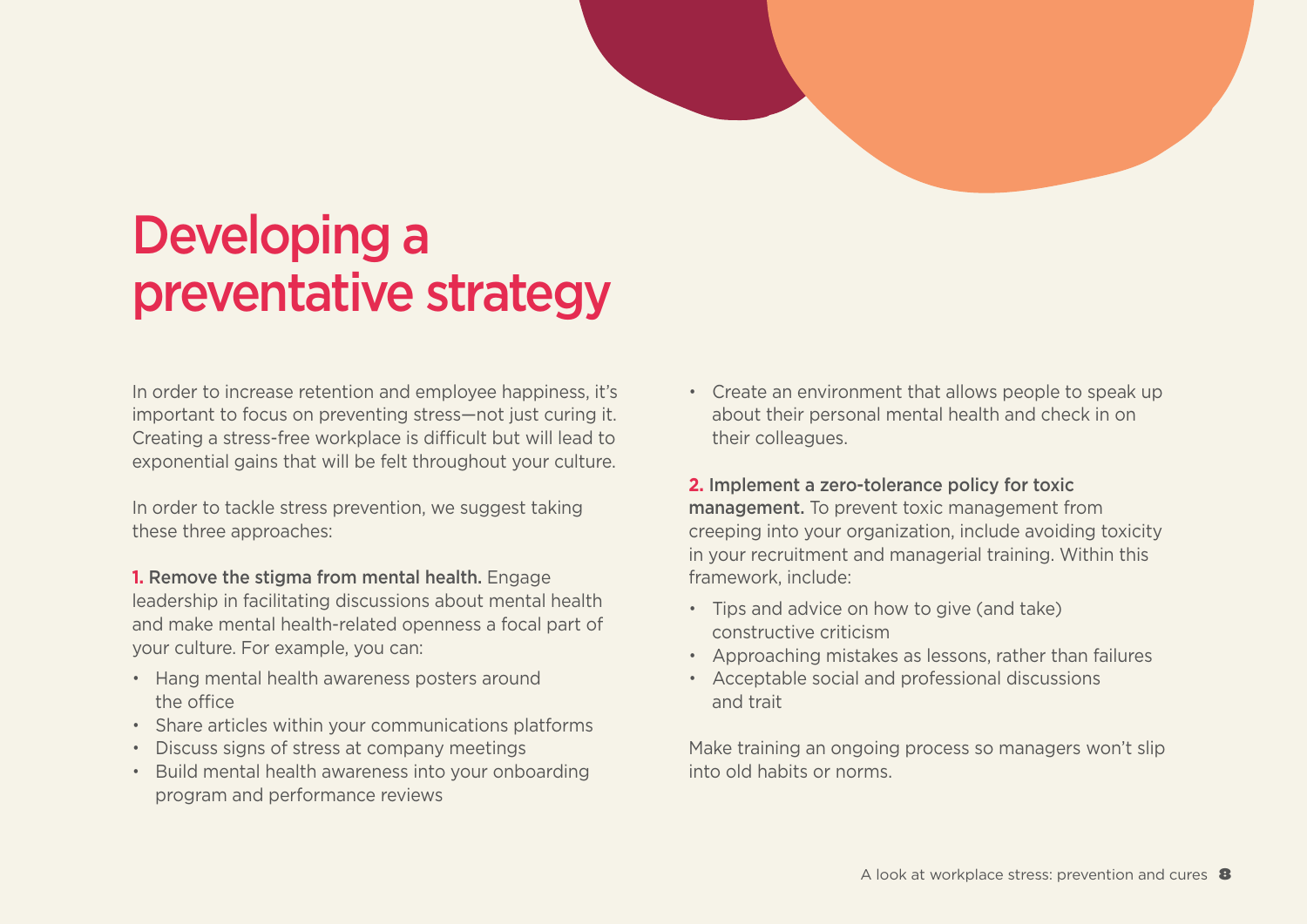**3.** Initiate a policy that encourages (or insists upon) a daily welfare walk. Walking is a proven way to improve mental health, but leaving the workplace during the day is a tough ask for some. Remove the guilt and anxiety around people leaving the office for 30 minutes by sharing local walking routes and asking your senior team to champion walking meetings. Make these breaks as normal and essential as a morning coffee.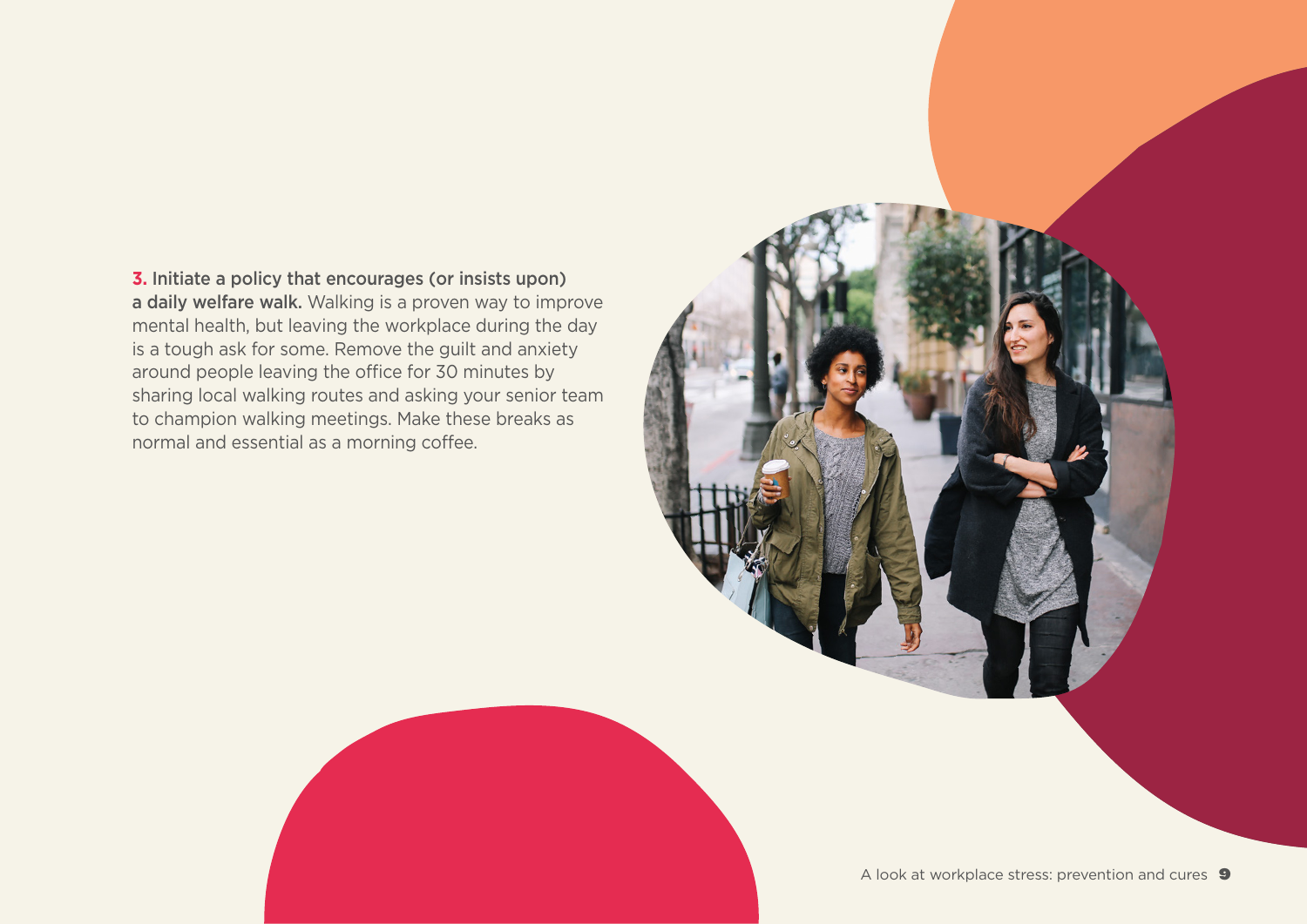### <span id="page-9-0"></span>**How can HR help with the stress** reduction revolution?

- Spot the signs: know what signs of stress look like
- Identify the causes: put interventions in place
- Provide resources: clearly communicate what help is available
- Remove the taboo around mental health: starting with the C-Suite